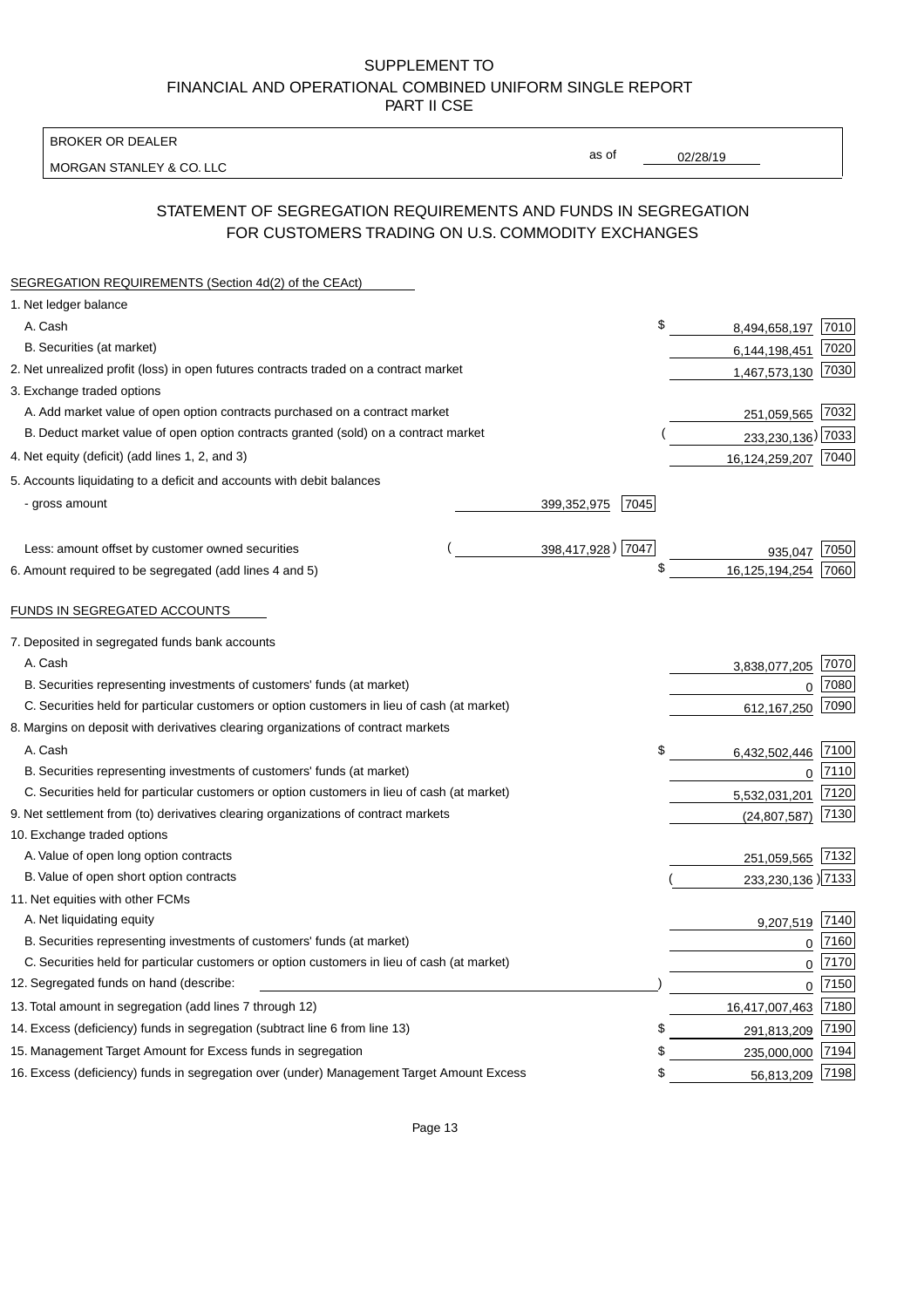| <b>BROKER OR DEALER</b>                                                              | as of                                  |          |                  |
|--------------------------------------------------------------------------------------|----------------------------------------|----------|------------------|
| MORGAN STANLEY & CO. LLC                                                             |                                        | 02/28/19 |                  |
| STATEMENT OF SEGREGATION REQUIREMENTS AND FUNDS IN SEGREGATION                       | FOR CUSTOMERS' DEALER OPTIONS ACCOUNTS |          |                  |
| 1. Amount required to be segregated in accordance<br>with Commission regulation 32.6 | \$                                     |          | 0<br>7200        |
| 2. Funds in segregated accounts                                                      |                                        |          |                  |
| A. Cash                                                                              | \$<br>7210<br>$\Omega$                 |          |                  |
| B. Securities (at market)<br>C. Total                                                | 0 7220                                 |          | 7230<br>$\Omega$ |
| 3. Excess (deficiency) funds in segregation                                          |                                        |          |                  |
| (subtract line 2.C from line 1)                                                      |                                        |          | 0 7240           |
|                                                                                      |                                        |          |                  |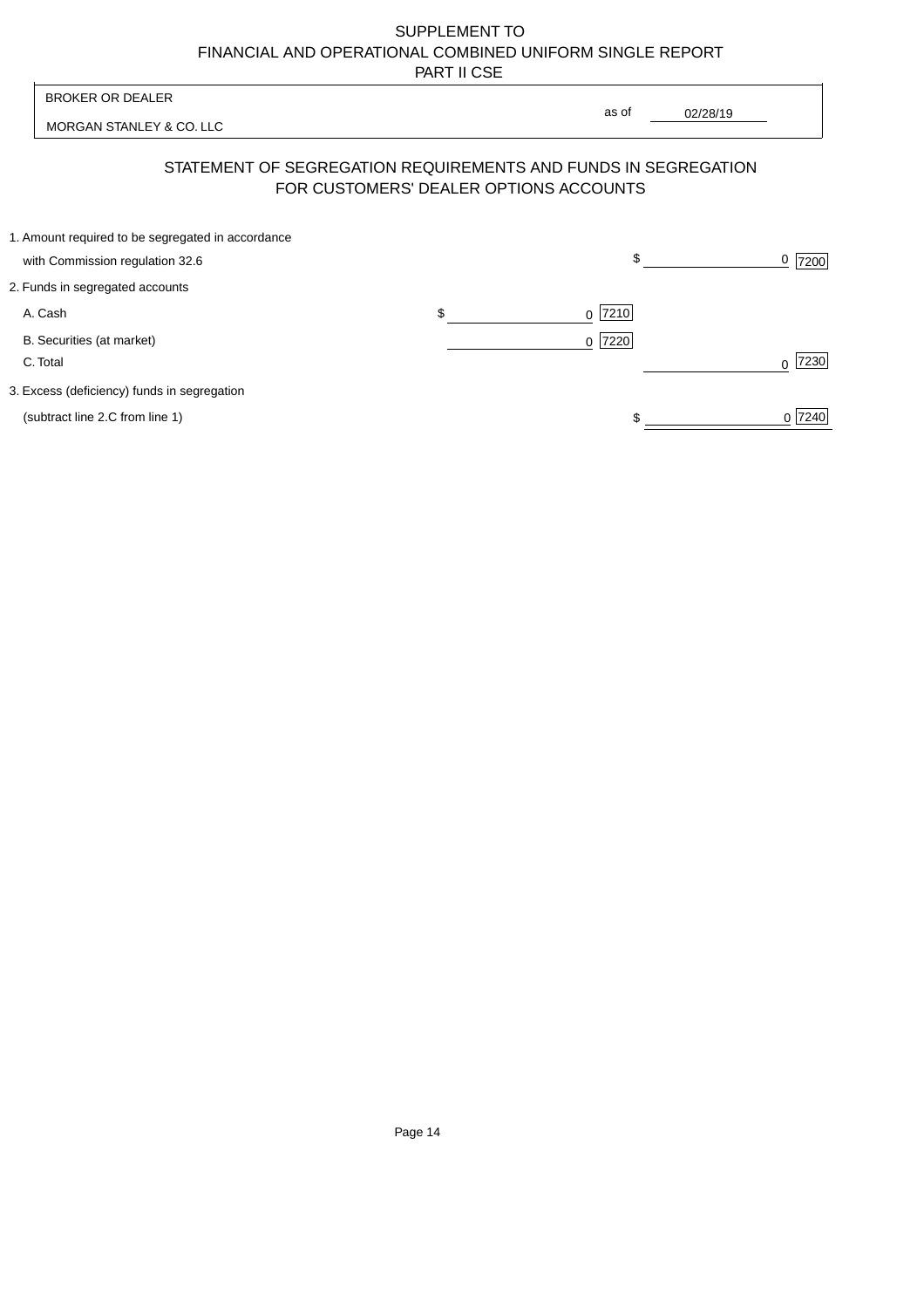PART II CSE

| BROKER OR DEALER         |       |          |
|--------------------------|-------|----------|
| MORGAN STANLEY & CO. LLC | as of | 02/28/19 |
|                          |       |          |

### STATEMENT OF SECURED AMOUNTS AND FUNDS HELD IN SEPARATE ACCOUNTS PURSUANT TO COMMISSION REGULATION 30.7

#### FOREIGN FUTURES AND FOREIGN OPTIONS SECURED AMOUNTS

| Amount required to be set aside pursuant to law, rule or regulation of a foreign government<br>or a rule of a self-regulatory organization authorized thereunder |  |                    | \$<br>0             | 7305 |
|------------------------------------------------------------------------------------------------------------------------------------------------------------------|--|--------------------|---------------------|------|
| 1. Net ledger balance - Foreign Futures and Foreign Option Trading - All Customers                                                                               |  |                    |                     |      |
| A. Cash                                                                                                                                                          |  |                    | \$<br>2,864,940,950 | 7315 |
| B. Securities (at market)                                                                                                                                        |  |                    | 1,987,382,090       | 7317 |
| 2. Net unrealized profit (loss) in open futures contracts traded on a foreign board of trade                                                                     |  |                    | 468,409,649         | 7325 |
| 3. Exchange traded options                                                                                                                                       |  |                    |                     |      |
| A. Market value of open option contracts purchased on a foreign board of trade                                                                                   |  |                    | 11,920,074          | 7335 |
| B. Market value of open contracts granted (sold) on a foreign board of trade                                                                                     |  |                    | (12, 832, 585)      | 7337 |
| 4. Net equity (deficit) (add lines 1.2. and 3.)                                                                                                                  |  |                    | \$<br>5,319,820,178 | 7345 |
| 5. Accounts liquidating to a deficit and accounts with                                                                                                           |  |                    |                     |      |
| debit balances - gross amount                                                                                                                                    |  | 7351<br>24,489,915 |                     |      |
| Less: amount offset by customer owned securities                                                                                                                 |  | 23,054,306) 7352   | 1,435,609           | 7354 |
| 6. Amount required to be set aside as the secured amount - Net Liquidating Equity Method (add lines 4 and 5)                                                     |  |                    | \$<br>5,321,255,787 | 7355 |
| 7. Greater of amount required to be set aside pursuant to foreign jurisdiction (above) or line 6.                                                                |  |                    | \$<br>5,321,255,787 | 7360 |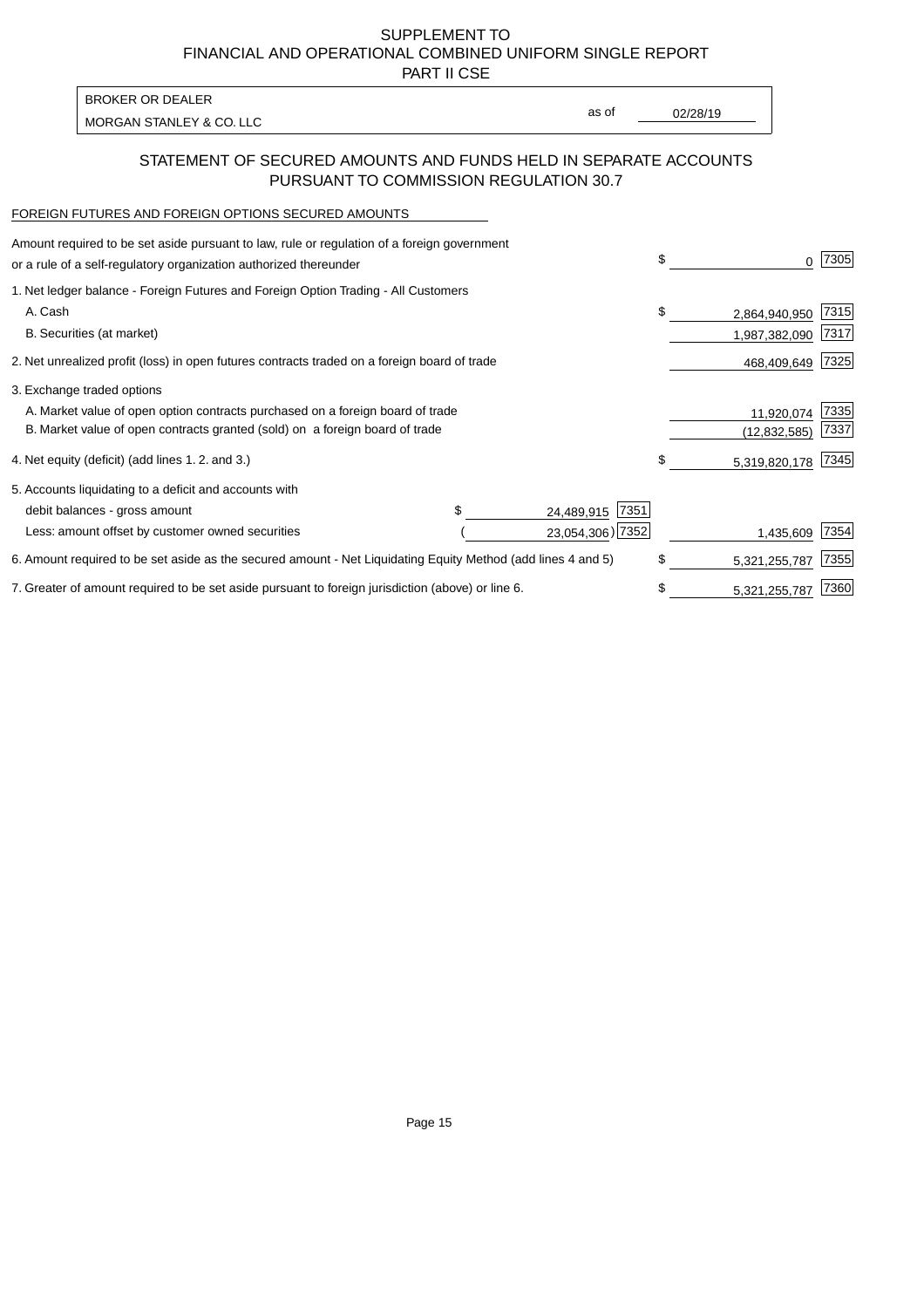#### BROKER OR DEALER

MORGAN STANLEY & CO. LLC

02/28/19

as of

## STATEMENT OF SECURED AMOUNTS AND FUNDS HELD IN SEPARATE ACCOUNTS PURSUANT TO COMMISSION REGULATION 30.7

# FUNDS DEPOSITED IN SEPARATE REGULATION 30.7 ACCOUNTS

| 1. Cash in banks                                                                       |            |                                  |             |                    |
|----------------------------------------------------------------------------------------|------------|----------------------------------|-------------|--------------------|
| A. Banks located in the United States                                                  | \$         | 339,489,825                      | 7500        |                    |
| B. Other banks qualified under Regulation 30.7                                         |            |                                  |             |                    |
| Name(s):                                                                               | 7510       | 1,155,808,771                    | $ 7520 $ \$ | 1,495,298,596 7530 |
| 2. Securities                                                                          |            |                                  |             |                    |
| A. In safekeeping with banks located in the United States                              | \$         | 139,666,588 7540                 |             |                    |
| B. In safekeeping with other banks qualified under Regulation 30.7                     |            |                                  |             |                    |
| Name(s):                                                                               | 7550       |                                  | $0$  7560   | 139,666,588 7570   |
| 3. Equities with registered futures commission merchants                               |            |                                  |             |                    |
| A. Cash                                                                                | \$         | 6,193,732                        | 7580        |                    |
| <b>B.</b> Securities                                                                   |            |                                  | $0$ 7590    |                    |
| C. Unrealized gain (loss) on open futures contracts                                    |            | 2,161,982                        | 7600        |                    |
| D. Value of long option contracts                                                      |            |                                  | $0$ 7610    |                    |
| E. Value of short option contracts                                                     |            |                                  | $0)$ 7615   | 8,355,714 7620     |
| 4. Amounts held by clearing organizations of foreign boards of trade                   |            |                                  |             |                    |
| Name(s):                                                                               | 7630       |                                  |             |                    |
| A. Cash                                                                                | \$         |                                  | 0 7640      |                    |
| <b>B.</b> Securities                                                                   |            |                                  | 0 7650      |                    |
| C. Amount due to (from) clearing organizations - daily variation                       |            | 0                                | 7660        |                    |
| D. Value of long option contracts                                                      |            |                                  | 0 7670      |                    |
| E. Value of short option contracts                                                     |            |                                  | $0$ ) 7675  | $0^{7680}$         |
| 5. Amounts held by members of foreign boards of trade                                  |            |                                  |             |                    |
| Name(s):                                                                               | 7690<br>\$ |                                  |             |                    |
| A. Cash                                                                                |            | 1,556,729,719 7700               |             |                    |
| <b>B.</b> Securities                                                                   |            | 1,847,715,502 7710               |             |                    |
| C. Unrealized gain (loss) on open futures contracts                                    |            | 465,779,719 7720                 |             |                    |
| D. Value of long option contracts                                                      |            | 11,920,074 7730                  |             |                    |
| E. Value of short option contracts                                                     |            | $(12,832,580)$ <sup>)</sup> 7735 |             | 3,869,312,434 7740 |
| 6. Amounts with other depositories designated by a foreign board of trade<br>Name(s):  | 7750       |                                  |             | 0 7760             |
| 7. Segregated funds on hand (describe:                                                 |            |                                  |             | 0 7765             |
| 8. Total funds in separate section 30.7 accounts                                       |            |                                  | Ψ           | 5,512,633,332 7770 |
| 9. Excess (deficiency) set Aside Funds for Secured Amount (subtract Line 7 Secured     |            |                                  |             |                    |
| Statement page 15 from Line 8)                                                         |            |                                  | \$          | 191,377,545 7380   |
| 10. Management Target Amount for Excess funds in separate section 30.7 accounts        |            |                                  | \$          | 140,000,000 7780   |
| 11. Excess (deficiency) funds in separate 30.7 accounts over (under) Management Target |            |                                  | \$          | 51,377,545 7785    |